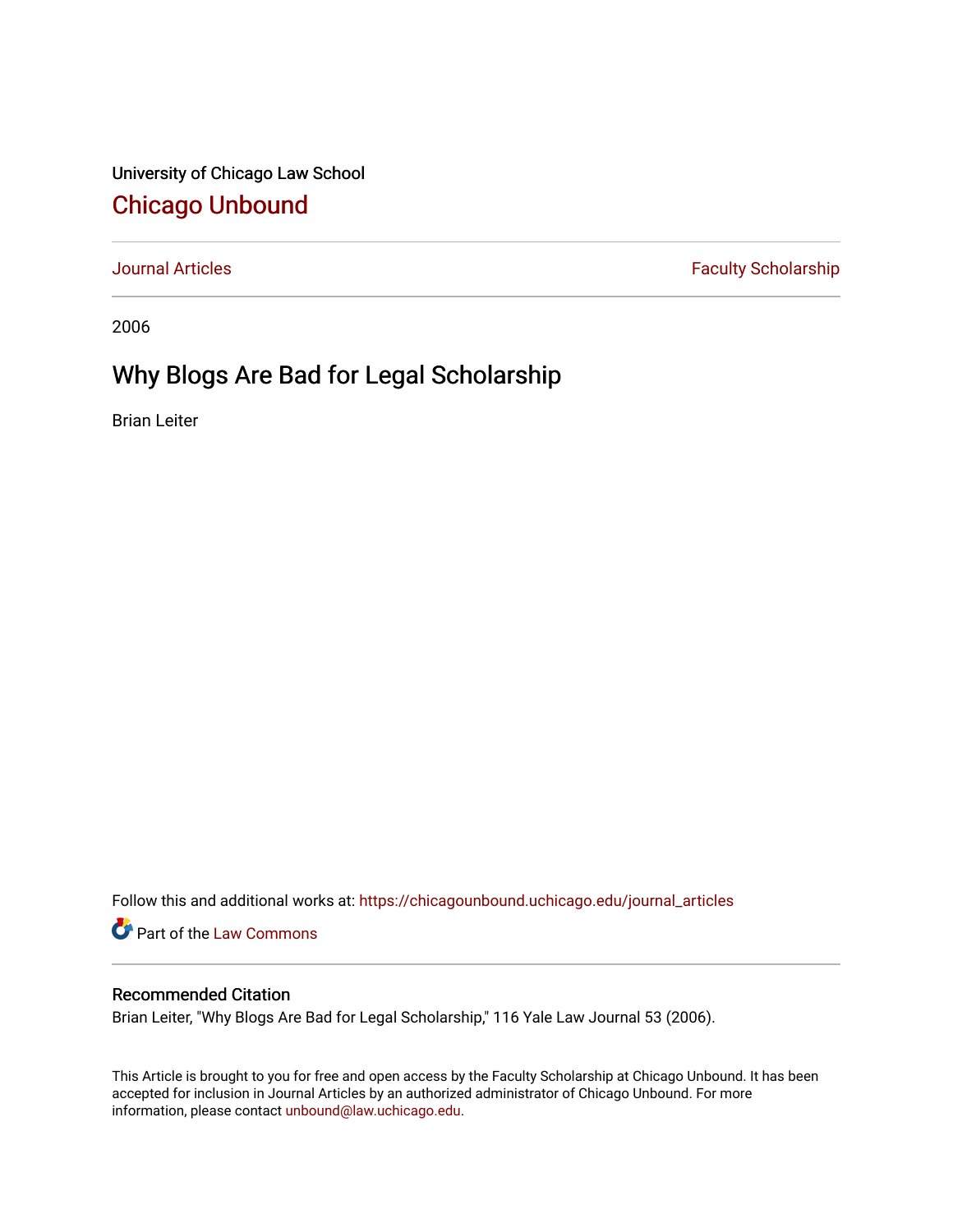# THE YALE LAW JOURNAL POCKET PART

#### **BRIAN LEITER**

### Why Blogs Are Bad for Legal Scholarship

The best legal scholarship is increasingly interdisciplinary in nature, and its successful production, evaluation, and distribution generally requires multidisciplinary expertise at a reasonably high level. Unfortunately, the Internet in general, and blogs in particular, eviscerate and obscure expertise because the Internet's most distinctive feature is the elimination of mediating boundaries: of distance, experience, education, and intelligence. While the elimination of the first is an advantage, the elimination of the others poses problems for serious scholarship.

I am going to focus on blogs, rather than the Internet generally, because the Internet has some advantages for legal scholarship, largely related to its capacity to make geographic distance irrelevant. I can post a paper on the Social Science Research Network (SSRN) and get helpful feedback from fine scholars I have never met and to whom I otherwise likely never would have thought to send my work. With e-mail, I can have a modest dialogue with these same scholars, even if we never have occasion to meet in person.

Blogs differ from other Internet services because they combine three characteristics: they are unmediated (like so much of what is on the Internet), public (like SSRN), and normative (like much e-mail about scholarly topics). It is this conjunction that makes blogs special, and especially dangerous—at least for *legal* scholarship. (Philosophy, my other academic field, is less vulnerable on this score, for reasons I'll return to in a moment.) Any secondrate scholar can have an opinion, however ignorant or confused, about the merits of someone's work, and express that opinion in an e-mail to a colleague elsewhere. Now imagine that same ignorant or confused opinion broadcast to thousands: that is what blogs make possible. Indeed, blogs do more than that: they make possible the repeated and systematic broadcast of non-expert opinions, opinions that can then be picked up and amplified by other nonexpert blogs. The result is often what Timur Kuran and Cass Sunstein would call an "availability cascade," that is,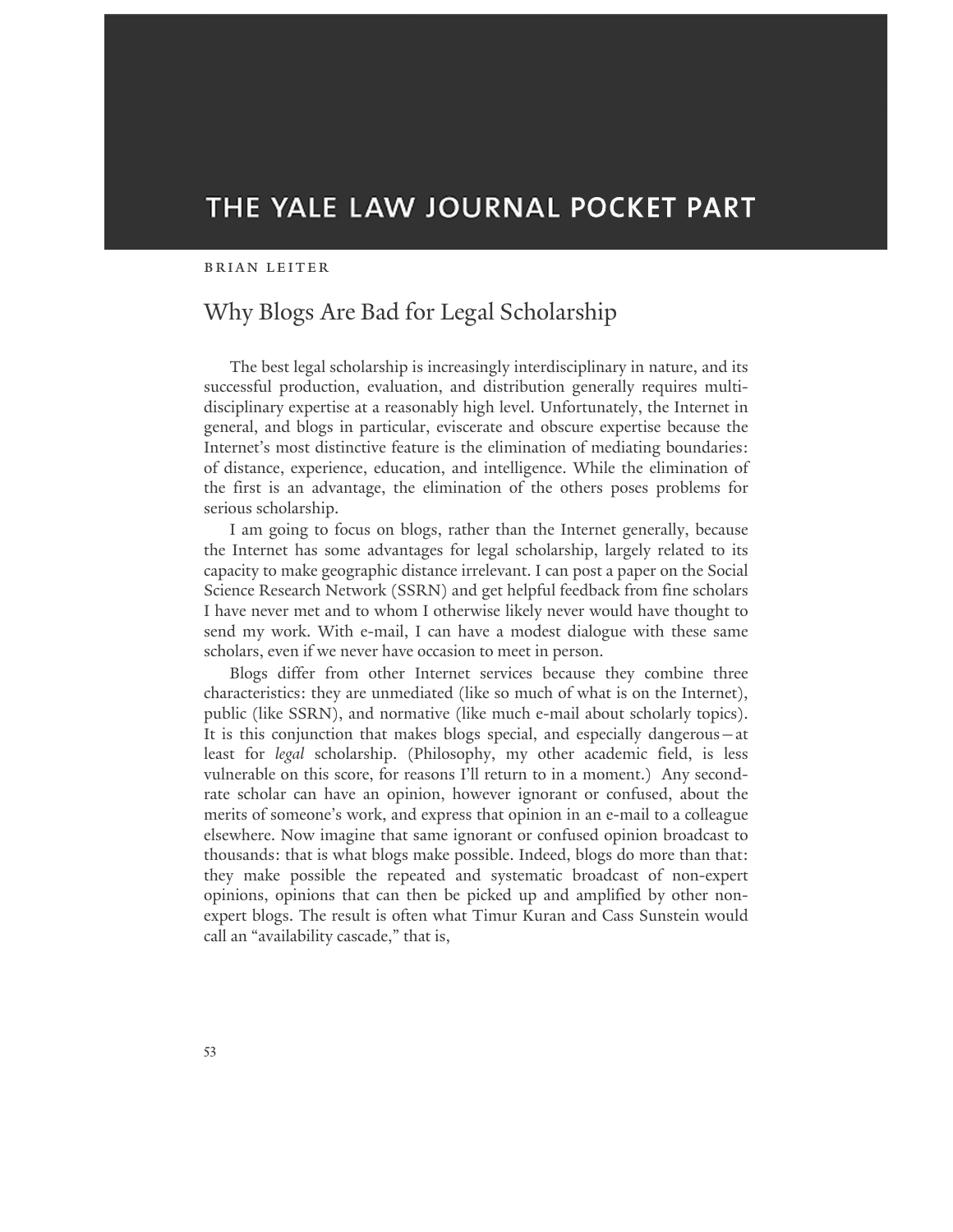a self-reinforcing process of collective belief formation by which an expressed perception triggers a chain reaction that gives the perception increasing plausibility through its rising availability in public discourse. The driving mechanism involves a combination of informational and reputational motives: Individuals endorse the perception partly by learning from the apparent beliefs of others and partly by distorting their public responses in the interest of maintaining social acceptance. Availability entrepreneurs-activists who manipulate the content of public discourse – strive to trigger availability cascades likely to advance their agendas.<sup>1</sup>

The underlying speculative psychology here may or may not be accurate, but the phenomenon seems real enough: an opinion that appears to be informed gains credibility by virtue of being repeated and thus becoming current in discourse.

The relevance to the blogging phenomenon should be clear enough. Imagine that the author of the widely read *Generic Law Blog* runs a glowing post on Monday morning declaring his good friend's new article to be "an excellent discussion, much worth reading." By Monday evening, all those who either think *Generic Law Blog* knows what it is talking about, or who want to be part of the network of blogs that Generic Law Blog links to and promotes, will have echoed that opinion, and soon enough there will be a genuine blogospheric buzz about an article that, as far as any expert might be concerned, is not worth the paper it is written on.

A blogospheric "buzz" is one thing, of course, and real scholarly impact is another. But here is where legal scholarship is especially vulnerable. For availability cascades won't work in other disciplines where those receiving the message are, themselves, experts or quasi-experts. If, on my widely read philosophy blog,<sup>2</sup> I tried to create an availability cascade on behalf of the claim that Derrida was the most important figure in late-twentieth-century philosophy, the main result would be that people would stop reading my blog. Philosophy faculty and graduate students have enough expertise to know that Derrida is an intellectual fraud, and my opining otherwise would change nothing.

Unlike philosophy blogs, law blogs are susceptible to availability cascades, and for two reasons. One reason is that the *legal academy* often lacks expert mediators. To be sure, there are plenty of experts who read law blogs and who

<sup>1.</sup> Timur Kuran & Cass R. Sunstein, Availability Cascades and Risk Regulation, 51 STAN. L. REV.  $683, 683$  (1999).

<sup>2.</sup> Leiter Reports: A Group Blog, http://www.leiterreports.typepad.com. The site averages well over 4000 visits per day.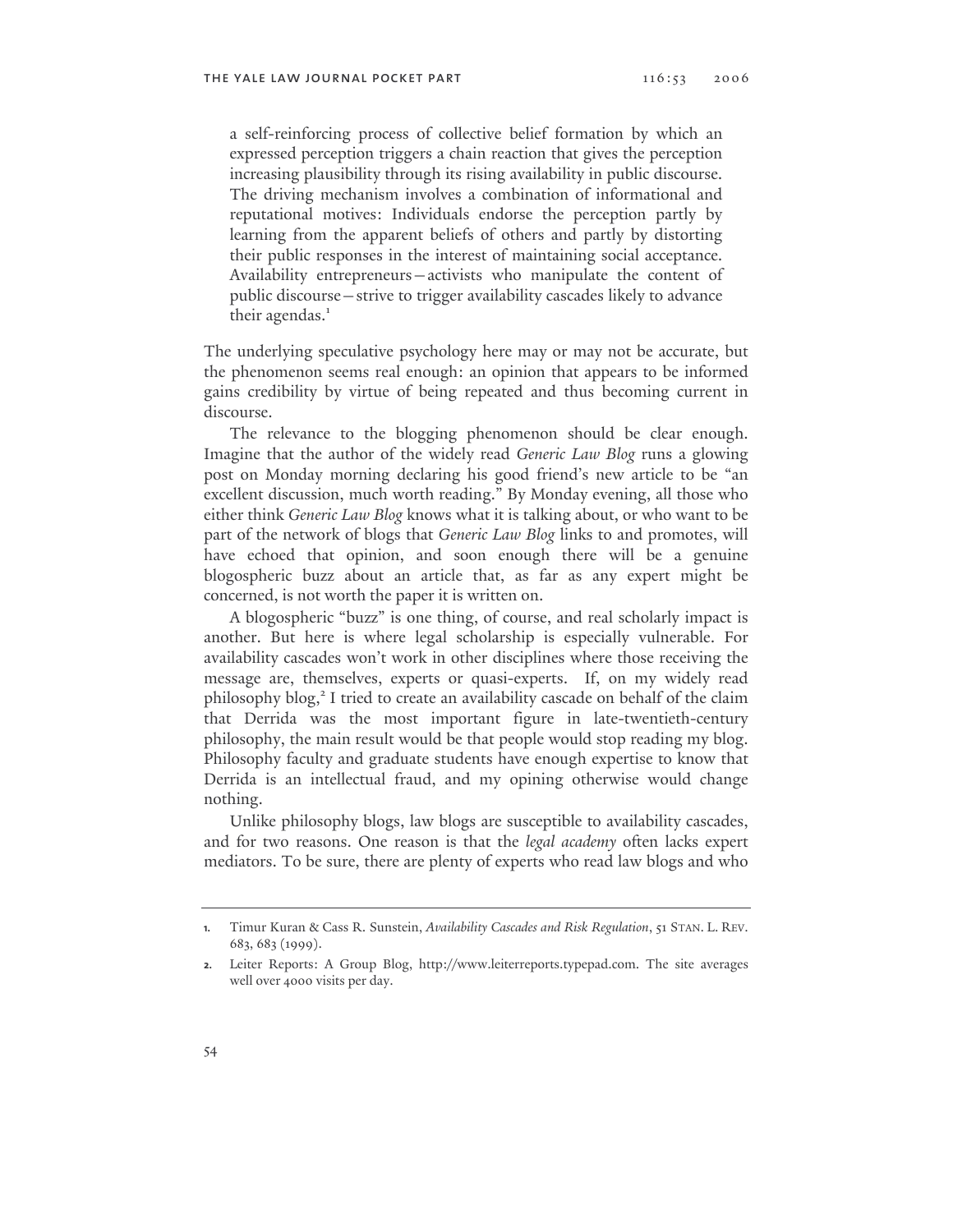can tell right away when the half-baked tripe of *Generic Law Blog's* good friend is being passed off as a "significant" contribution. The problem is that reputational effects in the legal academy are mediated by two institutions whose primary arbiters are not, themselves, experts or even quasi-experts, and so are especially vulnerable to availability cascades. First, one of the major venues for legal scholarship remains the student-edited law reviews, and the student editors of these journals are only irregularly and by happenstance in a position to offer expert resistance to an availability cascade initiated by the law blogs. Second, the legal academy, because of the enormous public interest in law, is more susceptible to the journalistic reception of legal ideas, and journalists are, with rare exceptions, not experts. Even those journalists who regularly cover law tend to be especially susceptible to what *apparently* more expert law professors with blogs have to say. With scholarly discourse in law hostage, at least partly, to these two non-expert mediating devices, the potential for availability cascades to lead to the dissemination of weak scholarship is high.

Of course, there is another culprit in this story, namely, the blogs themselves. If the leading law blogs were written only by the leading scholars, the availability cascades that occur would be more likely to raise, rather than lower, the level of scholarly discussion. But that is, unsurprisingly, not the case. The most visible and highly trafficked law-related blogs have one, and only one, thing in common: they were started relatively early in the "blog boom," that is, in 2001 or 2002. (Many, but not all, also tilt noticeably to the right.) Latecomers, like the Becker-Posner Blog<sup>3</sup> or the University of Chicago Law Faculty Blog,<sup>4</sup> which generally have much higher intellectual content, get nothing like the traffic of the early arrivals. As the economists like to say, the "barriers to entry" to the Internet in general, and the "blogosphere" in particular, are low, and not just in monetary terms. One need not be a good scholar, or an intellectual heavyweight, to have a blog, and if one got into the blog game early enough, one can thrive, especially with an audience of non-expert consumers.

Larry Solum, who performs a valuable service with his Legal Theory Blog,<sup>5</sup> has also commented thoughtfully on the role of the Internet in scholarship. He notes that "the dissemination of legal scholarship has traditional [ly] been dominated by intermediaries-institutions that stand between the author and audience,"<sup>6</sup> but that the Internet-whether it is blogs or SSRN or Google-is

The Becker-Posner Blog, http://www.becker-posner-blog.com. 3.

The University of Chicago Law Faculty Blog, http://uchicagolaw.typepad.com. 4.

Legal Theory Blog, http://lsolum.blogspot.com. 5.

Lawrence Solum, Blogging, Legal Scholarship, and Academic Careers, Legal Theory Blog, Jan. 6. 9, 2006, http://lsolum.blogspot.com/archives/2006\_01\_01\_lsolum\_archive.html#11368399 0156732487.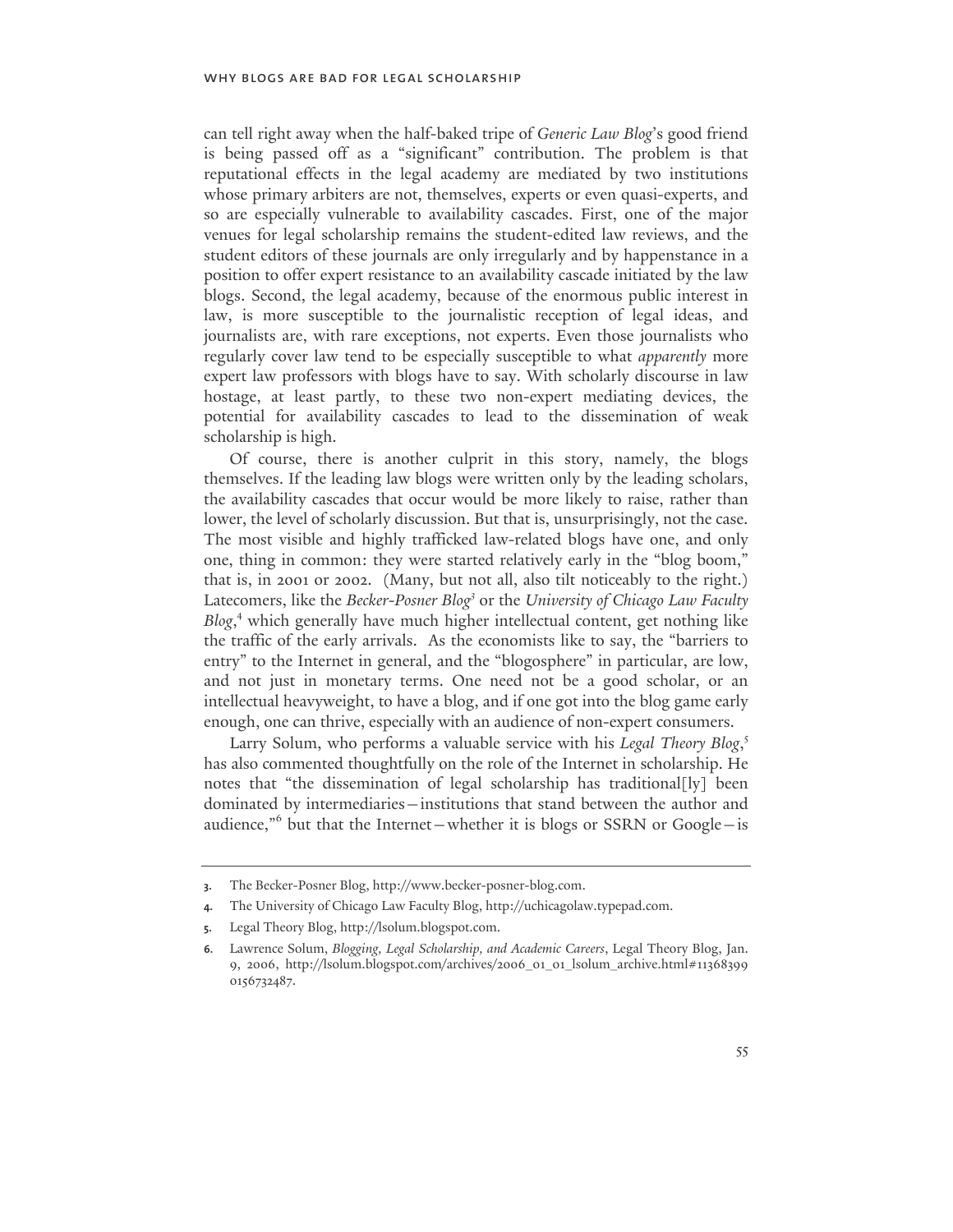changing all that. I agree with Professor Solum that this is a "significant" rather than a "trivial" phenomenon, though not, ironically, for his reasons. He acknowledges the importance of legal scholarship's mediating institutions, such as they are:

One such argument [for why the changes caused by the Internet are trivial] focuses on the idea that only a few specialists are capable of understanding, digesting, evaluating, and interacting with "high level legal scholarship"-the kind published by the best peer-reviewed journals and student-edited law reviews. Of course, there is something to that! The blogosophere may degrade the "signal to noise ratio" of feedback on legal scholarship.

But Professor Solum then praises what he considers the blogs' significant positive role:

I have been astonished by the thoughtful and genuinely informative comments and blog posts that have come from nonacademic sources. I'm proud to be an academic and I believe in the value of academic institutions. But I think it is both wrong and silly to think that credentials matter more than content.

I wonder whether Professor Solum has overstated the positive significance of these developments. There are, to be sure, many non-academic experts, so opening up discourse to non-academics is plainly not the issue. And one must, of course, agree that "content" matters more than "credentials." What is "significant" about these developments, but in a way potentially deleterious for scholarship, is that they conspire to create availability cascades that result in inferior work getting the most scholarly attention and, in the process, lowering the general quality of scholarly discourse.

This view of the role of blogs in legal scholarship puts me at odds with a more Panglossian picture, well articulated by Richard Posner in his Hayekian gloss on the blogosphere:

Blogging is a major new social, political, and economic phenomenon. It is a fresh and striking exemplification of Friedrich Hayek's thesis that knowledge is widely distributed among people and that the challenge to society is to create mechanisms for pooling that knowledge. The powerful mechanism that was the focus of Hayek's work, as of economists generally, is the price system (the market). The newest mechanism is the "blogosphere." There are 4 million blogs. The internet enables the instantaneous pooling (and hence correction,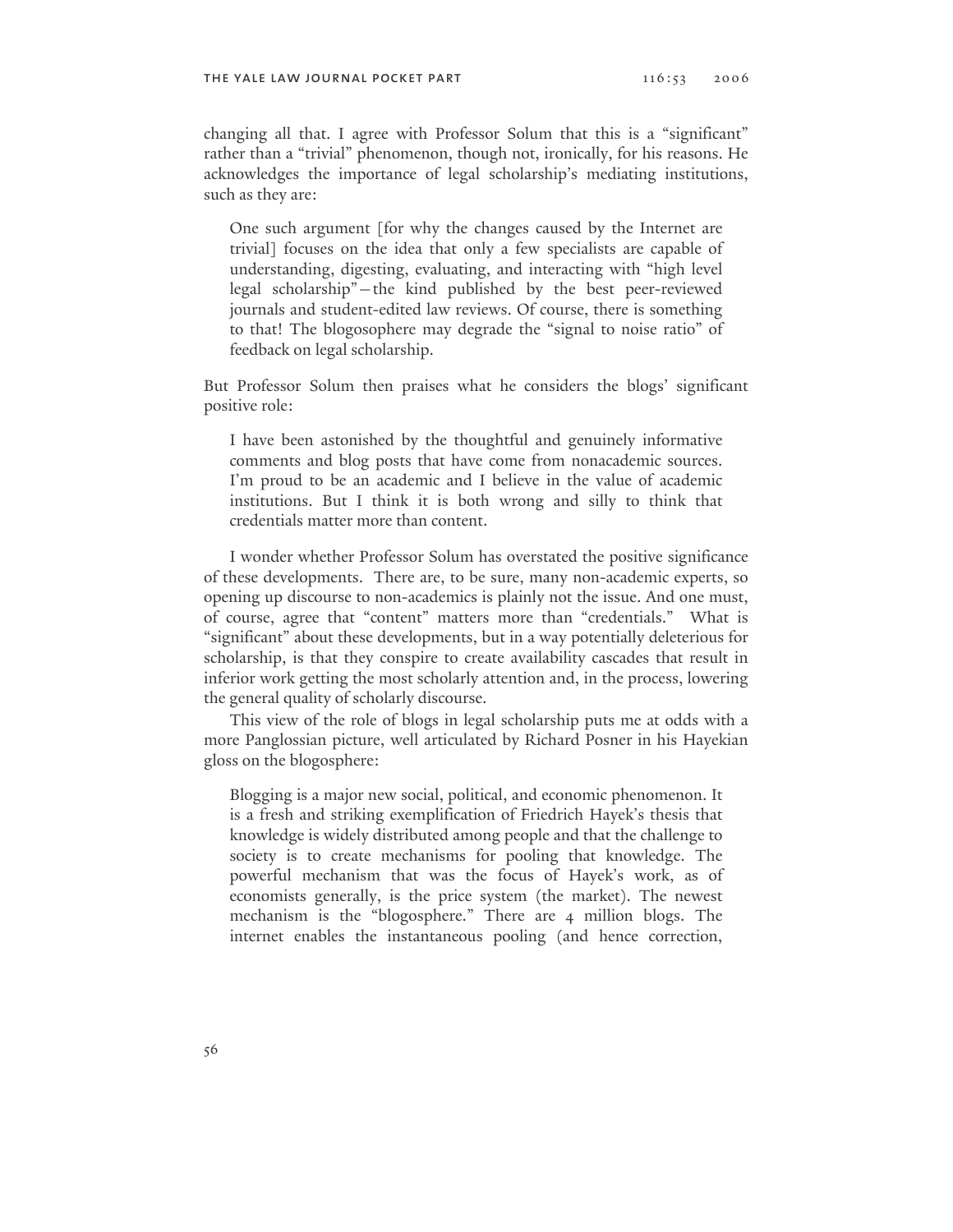refinement, and amplification) of the ideas and opinions, facts and images, reportage and scholarship, generated by bloggers.7

The familiar problems with Hayek's utopianism about markets afflict this extension of his utopian fantasies to the blogosphere. The marketplace, through the price mechanism, may give us knowledge of what people want, but what people want is hostage to their ignorance and irrationality, the latter two characteristics often exploited by the marketplace. The knowledge we gain from markets, in consequence, is of a peculiar kind: it is not knowledge of what makes people better off or of what makes for good lives, but rather knowledge of the current psychological condition, stunted or manipulated or otherwise, of the populace.

Blogs, like markets, are hostage to the ignorance and irrationality of their most visible proprietors, as well as to that of their readers, and the costs of those cognitive limitations are greatest when blogs purport to critique serious scholarship, a task in which the ability to sort wheat from chaff often turns on intellectual skills that are not widely distributed, even among academics. My guess is that Judge Posner has not, understandably, spent much time actually reading the blogs that are out there. I have seen relatively little evidence of correction and refinement of ideas, facts, and scholarship, and much more amplification and repetition of existing prejudices and ignorance, or, occasionally, feeding frenzies on trivial mistakes in the mainstream media.<sup>8</sup>

One might hope, to be sure, that blogs that have scholarly pretensions would prove to be better mediators, but I have seen little evidence of that either, though I have certainly seen plenty of self-congratulation by likeminded academic bloggers pleased with their ability to make what seem to them to be intellectual advances.

People who run blogs tend to respond badly, indeed harshly, to the suggestion that blogs are not as important as their proprietors think they are. Be that as it may, my sense is that blogs have been bad for legal scholarship, leading to increased visibility for mediocre scholars and half-baked ideas and to a dumbing down of standards and judgments.

Two mechanisms still exist for counteracting these developments. First, more first-rate scholars may enter the blogosphere, and use their pre-Internet gravitas to shift the terms of discussion. Second, the shift to peer-refereed publications in the legal academy - most of the best work in law and economics

<sup>7.</sup> Richard Posner, Introduction to the Becker-Posner Blog, The Becker-Posner Blog, Dec. 5, 2004, http://www.becker-posner-blog.com/archives/2004/12/introduction\_to\_1.html.

<sup>8.</sup> See, e.g., Brian Leiter, The Real Story About Eason Jordan the Bloggers Missed, Leiter Reports: A Group Blog, Sept. 15, 2006, http://leiterreports.typepad.com/blog/2006/09/ the\_real\_story\_.html.